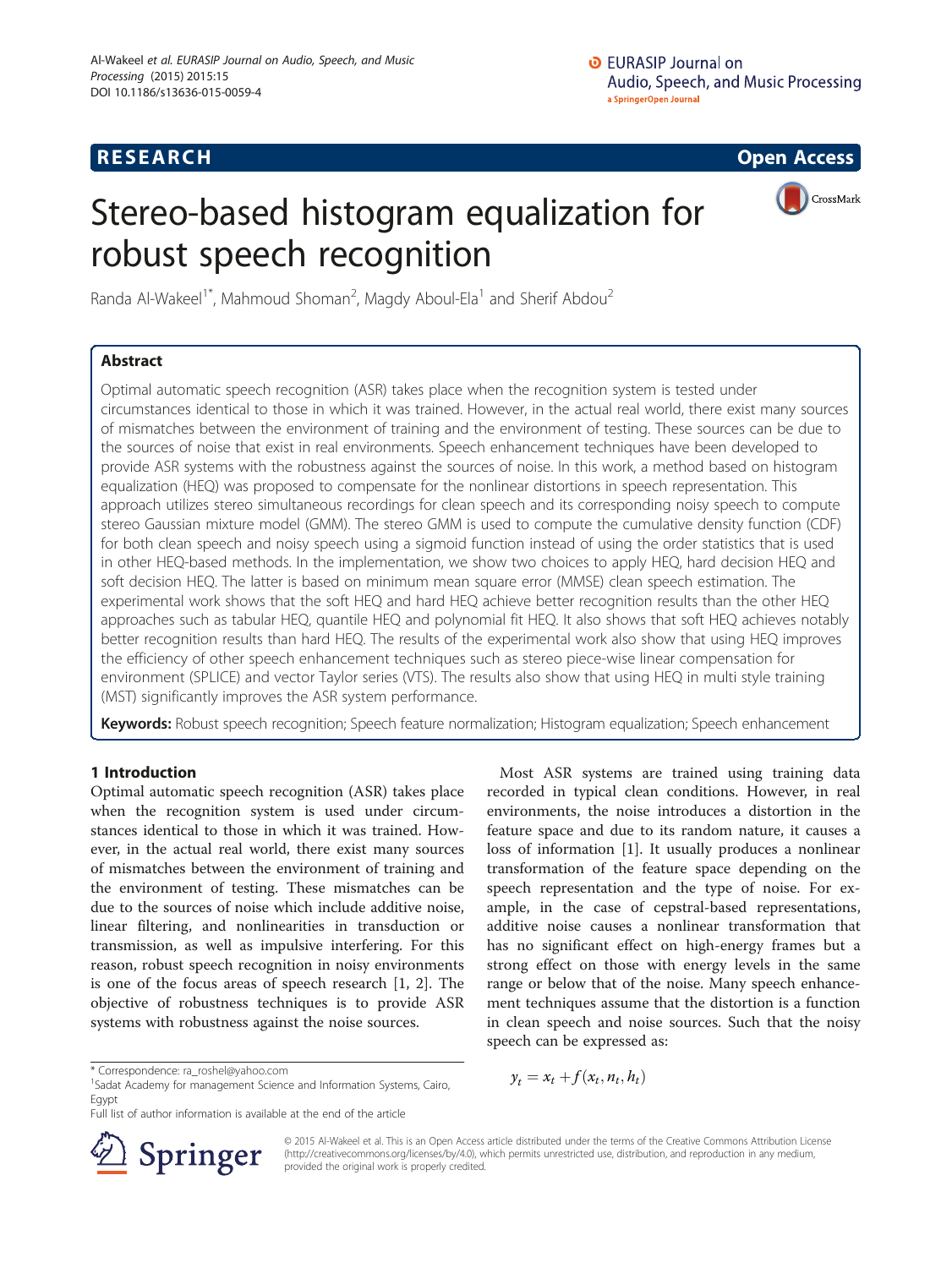where t is the time frame index,  $x_t$ ,  $y_t$ , and  $n_t$  are the clean, noisy, and additive noise Mel frequency cepstral coefficients (MFCC) vectors, respectively, and  $h_t$  is the corresponding convolutional noise vector. The random nature of the additive and convolutional noises results in one to many mappings between clean and noisy feature spaces and a given clean feature vector can generate different noisy vectors, and vice versa [[3](#page-8-0)].

Figure 1 shows the effect of noise on the probability density function of clean speech when the noise is assumed stationary Gaussian noise [\[2](#page-8-0)]. The clean speech has a mean value of 25 and a standard deviation of 10. The noise has a standard deviation of 2. In general, the convolutional noise mainly shifts the mean of the coefficients, whereas additive noise modifies the probability density function (PDF), reducing the variance of the coefficients [\[3](#page-8-0)].

Speech enhancement techniques aim to achieve the robustness of the ASR systems in noisy environments. Speech enhancement methods can be classified into two main categories [\[2](#page-8-0)]. The first category is feature-domainbased methods which in turn have been classified into three approaches, noise resistant features, feature normalization, and feature compensation. The second main category is the model-domain methods. In noiseresistant feature approach, robust signal processing is employed to reduce the sensitivity of the speech features to the environment conditions that do not match those used to train the acoustic model. Examples of noise-resistant features include PLP [[4](#page-8-0), [5](#page-8-0)] and zerocrossing peak amplitude (ZCPA) [[6](#page-8-0)], average localized synchrony detection (ALSD) [[7](#page-8-0)], and perceptual



minimum variance distortionless response (PMVDR) [[8](#page-8-0)]. Although these features can usually achieve better performance than MFCC [[9](#page-8-0)] which is popular in most of ASR systems, they have a much more complicated generation process which sometimes prevents them from being widely used together with some noise robustness technologies.

Feature moment normalization techniques normalize the statistical moments of speech features. Cepstral mean normalization (CMN) [\[10](#page-8-0)] is one of the most popular feature moment normalization techniques. It is involved in most speech recognition systems. It efficiently reduces the effects of unknown linear filtering in the absence of additive noise by subtracting the mean of the cepstral coefficients in order to remove the global shift of the mean in the cepstral vectors [\[1](#page-8-0)]. Another technique of moment normalization is cepstral mean and variance normalization (CMVN) [\[11](#page-8-0)]. CMVN normalizes the second-order statistical moments. Also, histogram equalization (HEQ) [[1\]](#page-8-0) is classified as one of this category of methods. It normalizes the higher statistical moments through the feature histogram.

The third subcategory of feature domain speech enhancement is feature compensation which aims to remove the effect of noise from the observed speech features. So, a clean version of the speech is recognized using the clean models. They include, but are not limited to, spectral subtraction (SS) [[12](#page-8-0)], vector Taylor series (VTS) [[13](#page-8-0)], stereo piece-wise linear compensation for environment (SPLICE) [[14](#page-8-0)], and stereo-based stochastic vector mapping (SSM) [\[15](#page-8-0), [16](#page-8-0)].

The second main category is the model-space methods [[17, 18\]](#page-8-0). This class of methods attempts to modify the acoustic model parameters to incorporate the effects of noise in order to allow them to represent noisy speech properly. So the noisy speech is recognized using noisy models [[19, 20\]](#page-8-0). Model space methods only adapt the model parameters to fit the distorted speech signal. The model adaptation can operate in either supervised or unsupervised mode. In supervised mode, the correct transcription of the adapting speech utterance is available. It is used to guide model adaptation to obtain adapted model which is used to decode the incoming utterances. In unsupervised model, the correct transcription is not available. Two-pass decoding is usually used. In the first pass, the initial model is used to decode the utterance to generate a hypothesis. And then the updated model is obtained and used to generate the final decoding result [\[2](#page-8-0)]. While typically achieving higher accuracy than feature-domain methods, they usually incur significantly higher computational cost. In addition, this class of methods needs a large amount of adaptation data. This may be difficult to be available in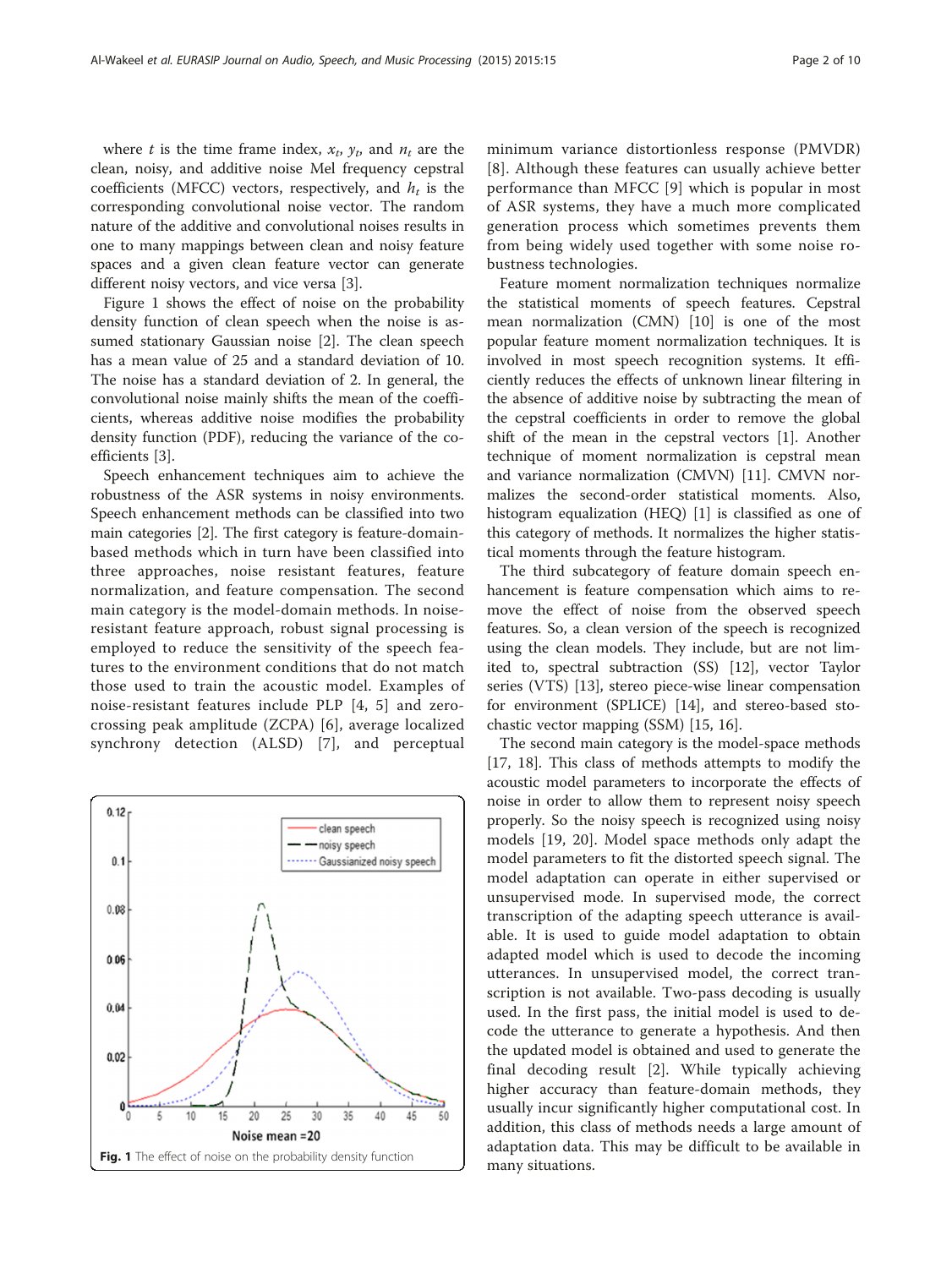Speech enhancement techniques may use a single channel recording such as VTS and spectral subtraction or multi-channel recordings such as SSM and SPLICE.

In this work, we are interested in the HEQ method used to compensate for the nonlinear distortions in speech representation. HEQ has a set of advantages. It can be applied in the feature domain, independently from the recognizer back end, without the need for a prior information about typical noise or the signal-tonoise ratio (SNR) to be expected and does not require voice activity detection (VAD) to estimate noise. Also, it is computationally inexpensive. In addition to these advantages, since it can be considered as a feature normalization technique, it can be applied before or after other speech enhancement techniques such as SPLICE and VTS approaches.

In this work, we utilize stereo simultaneous recordings for the clean and the corresponding noisy speech in order to train stereo Gaussian mixture model (GMM). The stereo GMM model is used to compute cumulative density function (CDF) tables for both clean and noisy speech. The CDF values are computed using sigmoid function. We aim to evince the effectiveness of the proposed HEQ method when it is applied either alone or in combination with VTS and SPLICE approaches. In addition, we aim to demonstrate its effectiveness when it is used in a process of multi-style training of the acoustic recognition models and using the resulted model to recognize speech processed by HEQ.

The paper is organized as follows. Section 2 reviews the main theory of HEQ. Three HEQ-based approaches are described. Section 3 introduces a speech enhancement approach based on HEQ. This method depends on the availability of stereo recordings for the training clean speech and its corresponding noisy speech. Two approaches to implement HEQ are presented, the hard decision HEQ and the soft decision HEQ. The experimental work and results are shown in Section 4, and finally, in Section 5, the conclusions and future work are presented.

## 2 Theory of histogram equalization

The acoustic mismatch between clean reference features and noisy test features caused by the environmental noise produces a statistical difference between their corresponding probability density functions (PDFs) [[21](#page-8-0)]. HEQ attempts to transform the PDF of the original test (noisy) feature into its reference (or training) PDF [\[22](#page-8-0)–[24](#page-8-0)] to improve the recognition accuracy. In the implementation of HEQ, reference and test PDFs are replaced by their corresponding reference histograms and the test histogram. The main objective is to find the transformation which achieves the equalization of the CDF of the noise observed coefficient to the CDF of the clean

coefficient. HEQ is applied to each feature on a component-by-component basis. The principle of HEQ can be clarified using Fig. 2 [[25\]](#page-8-0).

Let the random variable y with pdf  $p(y)$  and CDF  $C_y(y)$ can be transformed to a random variable  $\hat{x} = T_x(y)$ with a probability density function  $\phi_x(\hat{x})$  and CDF  $C_x(\hat{x})$ which is identical to that of the reference CDF, such as:

$$
C_y(y) = C_x(\hat{x}) \tag{1}
$$

So the estimated clean speech coefficient can be obtained by applying the inverse of the reference cumulative density function on the noisy CDF:

$$
\hat{x} = C_x^{-1}(C_y(y)) \tag{2}
$$

This process is assumed to transform the test data distribution into the training data distribution.

Clearly, the effectiveness of HEQ is directly related to the reliable estimation of both reference and test CDFs [[26\]](#page-8-0). CDF can be estimated efficiently by using a large amount of sample data. This amount of data can be obtained at the training phase. So, the reference CDF can be obtained quite reliably. On the other hand, at the test phase, when short utterances are to be recognized, the amount of sample data may be insufficient for the reliable estimation of the test CDF. In this case, many researches [\[27, 24, 25\]](#page-8-0) used the order statistics to compute the test CDF.

#### 2.1 Computing CDF using order statistics

Let W be the test utterance to be recognized. W consists of N frames. Since HEQ works in a component-bycomponent basis, the kth component in all the N frames

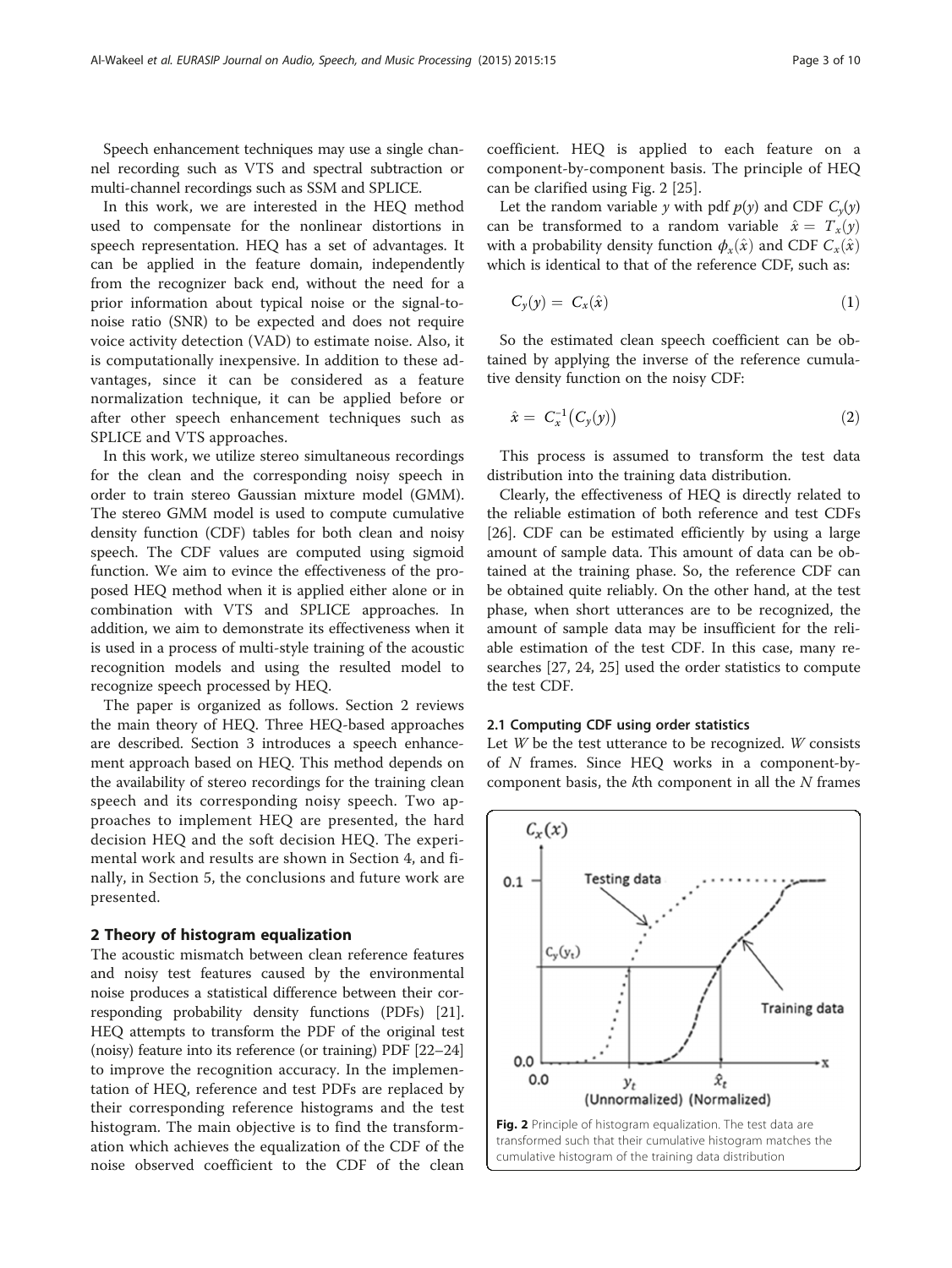is considered. This sequence of values of the kth component over all the N frames can be denoted as:

$$
Y_k = [y_k(1), y_k(2), \dots, y_k(N)]
$$
 (3)

The first step is to sort this sequence of values in ascending order such that [[24\]](#page-8-0):

$$
y_k([1]) \leq \ldots \leq y_k([r_k]) \leq \ldots \leq y_k([N]) \tag{4}
$$

where  $[r_k]$  and  $r_k$  denote the original frame index of feature component  $y(r_k)$ , and its rank (respectively) when the elements of the sequence  $Y_k$  are sorted in ascending order. The order statistics-based estimate of the test CDF is as follows:

$$
C_{Y_k}\big(\mathbf{y}_k[r_k]\big) = \frac{r_k - 0.5}{N} \tag{5}
$$

This is the principle of HEQ speech enhancement approach. Speech enhancement methods based on HEQ have implemented HEQ in a variety of ways.

#### 2.2 Variations of HEQ

We will briefly describe three effective HEQ-based approaches in this section.

#### 2.2.1 Table-based histogram equalization (THEQ)

THEQ [\[28\]](#page-8-0) is a non-parametric method to make the distributions of the test speech match those of the training speech. The cumulative histogram is used to estimate the corresponding CDF value of each feature vector component y. It has two phases. The first phase is the training phase, in which the cumulative histogram of each feature vector component of the training data is computed resulting in a table of the CDF values for a number of  $K$  bins between the maximum and minimum values of each feature component.

The second phase is the table look-up process in which the restored value of each feature vector component  $x$  of the test utterance is obtained by using its estimated CDF value as the key to finding the corresponding transformed (restored) value in the CDF table [\[29\]](#page-8-0).

#### 2.2.2 Quantile-based histogram equalization (QHEQ)

Instead of the full match of the cumulative histogram that is implemented by THEQ, QHEQ [[30](#page-8-0), [3\]](#page-8-0) uses a quantile-corrective manner to calibrate the CDF of each feature vector component of the test speech to that of the training speech [[29\]](#page-8-0). In QHEQ, a transformation function is estimated by minimizing the mismatch between the quantiles of the test utterance and those of the training data. The transformation function is then applied to each feature component  $x$  to make the CDF of the equalized component match that observed in

training. The estimation of the transformation function can be implemented using a single test utterance (or extremely, a very short utterance), without the need of an additional set of adaptation data [[3\]](#page-8-0). On the other hand, in order to find the optimum transformation parameters for each feature vector component, an exhaustive online grid search is needed. This search process is very timeconsuming [[29\]](#page-8-0).

## 2.2.3 Polynomial-fit histogram equalization (PHEQ)

PHEQ uses the data fitting scheme to efficiently approximate the inverse functions of the CDFs of the training speech for HEQ [[29\]](#page-8-0). Data fitting is a method for mathematical optimization. This method takes a series of data points  $(u_i, v_i)$  with  $i = 1,..., N$  and attempts to find a function  $G(u_i)$  whose output  $\tilde{v}_i$  closely approximates  $v_i$  by minimizing the sum of the squares error between the points  $(u_i, \tilde{v}_i)$  and their corresponding points  $(u_i, v_i)$  in the data. N is the number of points. The function  $G(u_i)$ to be estimated can be either linear or nonlinear in its coefficients.

Such data fitting (or so-called least squares regression) is used in PHEQ to estimate the inverse functions of the CDFs of the training speech. For each speech feature vector component of the training data, given the pair of the CDF value  $C_{\text{Train}}(y_i)$  of the vector component  $y_i$  and  $y_i$  itself, the linear polynomial function  $G(C_{\text{Train}}(y_i))$  with output  $\tilde{y}_i$  can be expressed as:

$$
G(C_{\text{Train}}(y_i)) = \tilde{y}_i = \sum_{s=0}^{S} a_s (C_{\text{Train}}(y_i))^s
$$
(6)

where the coefficients  $a_s$  can be estimated by minimizing the squares error expressed in the following equation:

$$
E^{2} = \sum_{i=1}^{N} (y_{i} - \tilde{y}_{i})^{2}
$$
  
= 
$$
\sum_{i=1}^{N} \left( y_{i} - \sum_{s=0}^{S} a_{s} (C_{\text{Train}}(y_{i}))^{s} \right)^{2}
$$
 (7)

Here, N denotes the total number of training speech feature vectors, and  $S$  is the order of the polynomial function.

However, the polynomial function is efficient in constructing the transformation function, it has some limitations. High-order polynomial functions might cause over-fitting of the training data. In addition, the polynomial function provides good fits for input data points which exist within the range of values of the training data, but it would also probably have rapid deterioration when the input data points exist outside that range [\[29](#page-8-0)].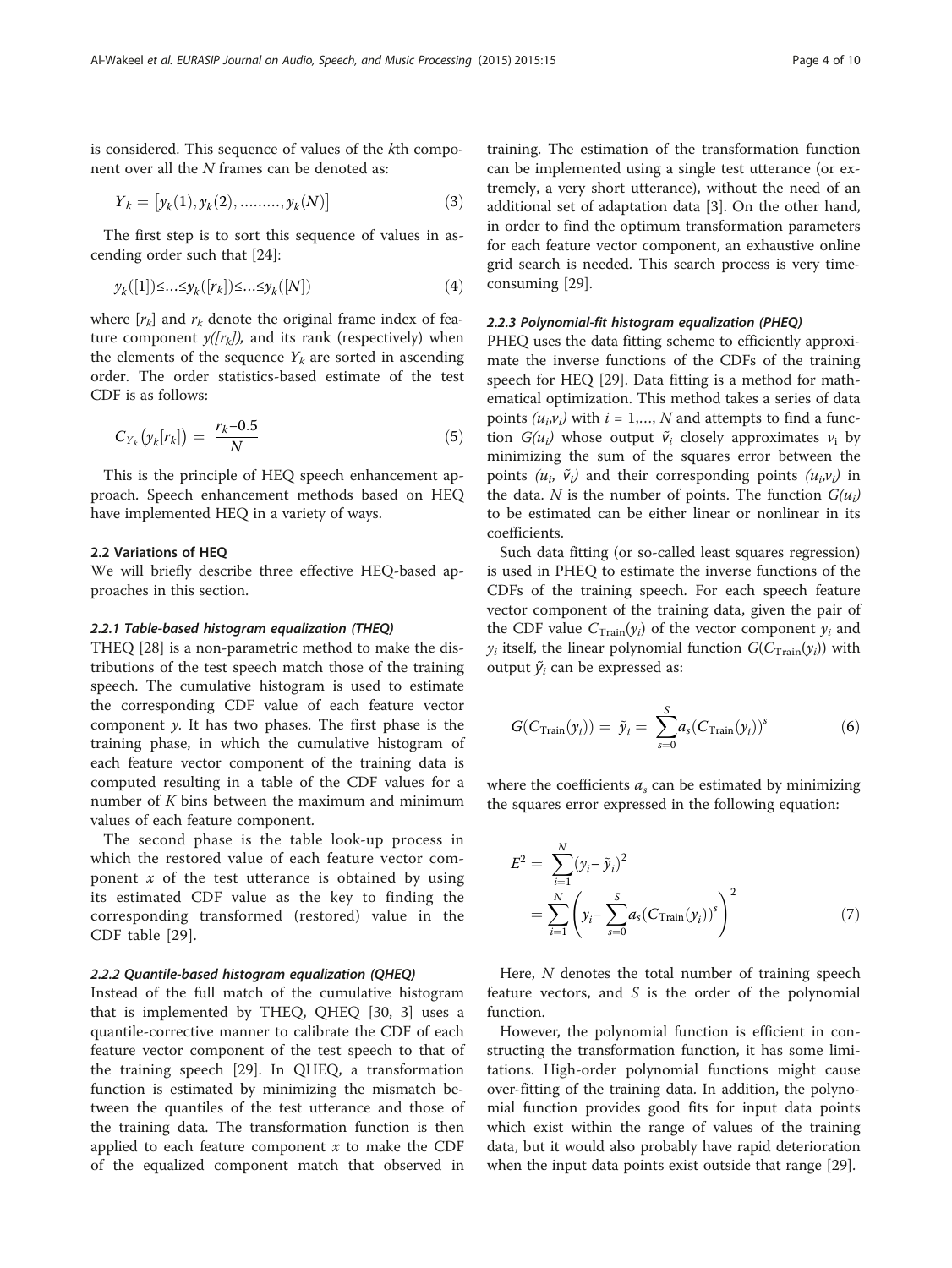#### 3 Histogram equalization using stereo databases

In this work, stereo training database (i.e., data that consists of simultaneous recordings of both the clean and noisy speech) is used to build stereo Gaussian mixture model (GMM) which is used to estimate both the reference CDF and the test CDF of each feature vector component. The proposed HEQ method uses CDF tables which are computed using stereo GMM which models the joint PDF of clean-noise speech. In addition, the method estimates the clean speech feature using a minimum mean square error (MMSE) criterion. Two approaches to apply HEQ, hard decision HEQ and soft decision HEQ, are investigated.

Stereo databases were used with HEQ in earlier work in [[31](#page-8-0)]. In [[31\]](#page-8-0), the stereo database was used to train two separated GMM models, one to model the test environment and the other to model the clean speech. The two models are used to estimate the clean speech in a MMSE framework.

In this work, the stereo database is used to train a stereo GMM by concatenating each clean speech frame together with the corresponding noisy speech feature vector. Another difference is that cumulative density function tables for both clean and noisy speech are computed using the sigmoid function that utilizes the stereo GMM, so the order statistics is not used to compute the test CDF.

The following sections describe the details of implementing the proposed approach.

#### 3.1 The joint probability distribution

The joint distribution is built using the stereo database. Let  $x = (x_1, x_2, \dots, x_K)$  be the clean feature vector where K is the dimension of the vector. The corresponding simultaneously recorded noisy representation is  $y = (y_1,$  $y_2, \ldots, y_K$ 

Define  $z \equiv (x, y)$  as the concatenation of the two channels. So the dimension of  $z$  is  $2^* K$ .

Gaussian mixtures are used to model the joint probability  $p(z)$ . So,  $p(z)$  can be estimated as:

$$
p(z) = \sum_{m=1}^{M} c_m N(z; \mu_{z,m}, \Sigma_{zz,m})
$$
\n(8)

where M is the number of mixture components,  $c_m$ ,  $\mu_{z,m}$ , and  $\Sigma_{zz,m}$  are the mixture weight, mean, and covariance of the mth component, respectively. Also, both the mean and covariance can be partitioned as

$$
\mu_{z,m} = \begin{pmatrix} \mu_{x,m} \\ \mu_{y,m} \end{pmatrix} \tag{9}
$$

$$
\Sigma_{zz,m} = \begin{pmatrix} \Sigma_{xx,m} & \Sigma_{xy,m} \\ \Sigma_{yx,m} & \Sigma_{yy,m} \end{pmatrix}
$$
 (10)

The GMM model can be trained using the expectation maximization (EM) algorithm [\[32](#page-9-0)].

## 3.2 The use of sigmoid function to approximate CDF values

As mentioned above, the efficiency of HEQ approach is directly related to the reliable estimation of the CDF values. So, our objective now is to find a reliable method to estimate the CDF values given the stereo GMM.

In probability theory and statistics, the logistic distribution [[33](#page-9-0)] is a continuous probability distribution resembles in its shape the Gaussian distribution and its cumulative distribution function has a similar shape as the CDF of the Gaussian distribution but it has heavier tails (higher kurtosis). The CDF of logistic distribution at the point  $x$  is computed using the following formula:

$$
C_l(x) = \frac{1}{1 + \exp\left[\frac{-(x-\mu_l)}{\sigma_l}\right]}
$$
(11)

where  $\mu_l$  and  $\sigma_l$  are the mean and the standard deviation of the logistic distribution.

In this work, a formula similar to (11) is used to compute the CDF values using the mean and standard deviation of the stereo GMM.

## 3.3 HEQ using stereo GMM and sigmoid function

In HEQ, it is assumed that speech features are statistically independent, so it works in a component-by-component basis. The proposed HEQ approach is implemented in two phases. In the first phase, tables for the CDF values are computed using the stereo GMM both for the clean speech and noisy speech. In the second phase, the CDF tables are used to transform the observed noisy coefficient to its clean estimate.

1) Calculating the CDF tables: using each Gaussian mixture  $m, 1 \le m \le M$ , and for each component  $k, 1 ≤ k ≤ K$ , the cumulative histogram is estimated by considering a large number of bins V (e.g., 100) uniform intervals calculated between  $\mu_m$  –  $4\sigma_m$  and  $\mu_m$  +  $4\sigma_m$  where  $\mu_m$  is the mean and  $\sigma_m$  is the standard deviation of the component at mixture m.

For each bin  $\nu$ , the CDF is calculated using the sigmoid function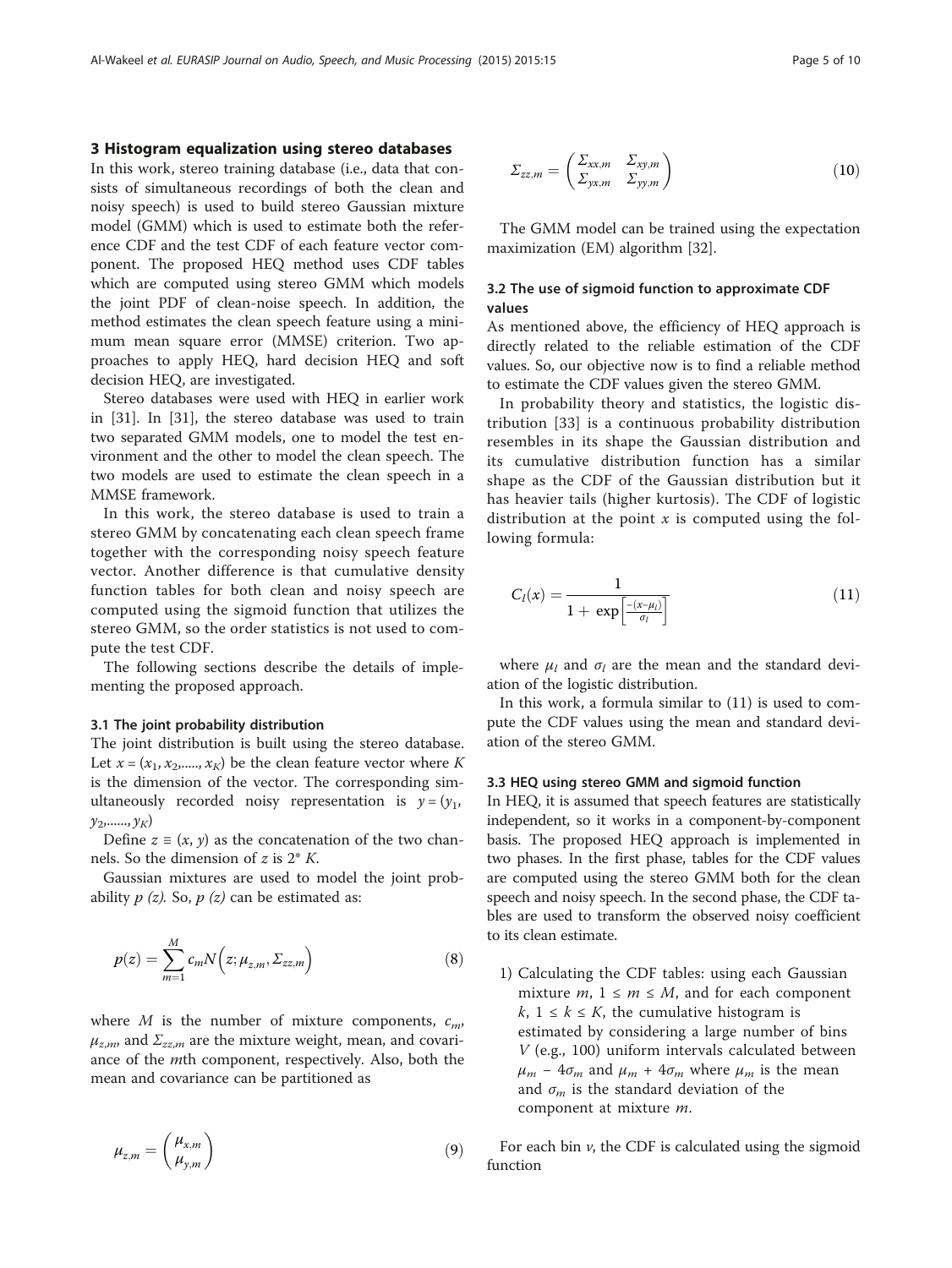$$
Q_{\nu} = \frac{1}{1 + \gamma \exp\left[\frac{\nu - \mu_m}{\sigma_m}\right]}
$$
(12)

The parameter  $\gamma$  is a constant, and its value is chosen experimentally so the approximated HEQ transformation is smooth.

This process is implemented for both clean part and noisy part of the stereo GMM mixture. In the following, the notation  $Q_{\nu c}$  is used to denote the CDF for the clean part and  $Q_{\nu^n}$  is used to denote the CDF of the noisy part. At the end of this phase, the CDF tables for clean and noisy parts of the GMM are obtained. The tables contain pairs of the bins and their corresponding CDF values. Each (bin, CDF) pair is denoted by  $(v, Qv)$ .

## 4 Applying HEQ to the test speech

For each component  $y_k$  in the observed speech feature vector y, the clean speech estimate can be calculated using Gaussian mixture  $m$  as follows. The noise CDF table is used to detect the interval to which the component  $y_k$  belongs. So, we want to find the nearest two bins  $v_i^n$  and  $v_{i+1}^n$ to the component  $y_k$ , so  $y_k \in [v_i^n, v_{i+1}^n]$ .

The value of the cumulative density function at  $\gamma_k C(\gamma_k)$  is computed as a linear interpolation of their CDF values as:

$$
C(y_k) = \frac{Q_{\nu_i^n} + Q_{\nu_{i+1}^n}}{2} \tag{13}
$$

where  $1 \leq i \leq V$ .

The computed CDF  $C(y_k)$  is used to estimate the clean speech feature  $\hat{x}$  using the clean CDF table, such that

$$
\hat{x} = \frac{v_j^c + v_{j+1}^c}{2} \tag{14}
$$

where  $v_j^c$  and  $v_{j+1}^c$  are the values of the bins whose CDF values are the nearest to  $C(\gamma_k)$ .

However, in practice, there is no way to decide which mixture the observed speech vector  $y$  belongs to. Two choices were investigated:

1. Hard decision-based HEQ: in this approach, the mixture *m* whose  $p(y|m)$  is maximum, is selected:

$$
\hat{m} = \arg\max_{1 \le m \le M} p(Y|m) \tag{15}
$$

So, the HEQ is implemented using the CDF tables which are related to mixture  $\hat{m}$ .

2. Soft decision-based HEQ: in this approach, the HEQ algorithm is applied using all the mixtures. The clean speech estimate is computed in a minimum mean square error (MMSE) basis using

$$
\hat{x} = E[x|y] \tag{16}
$$

The main assumption is that the speech features are statistically independent. So, in the following, we will denote the speech feature as  $x$  for clean speech feature and  $\gamma$  for noisy speech feature to indicate they are scalars. Considering the GMM structure of the joint distribution, Equation (16) can be further decomposed to:

$$
\hat{x} = \int_{x} p(x|y)xdx = \sum_{m} \int_{x} p(x,m|y)xdx
$$
\n
$$
\hat{x} = \sum_{m} p(m|y) \int_{x} p(x,m|y)xdx
$$
\n
$$
= \sum_{m} p(m|y) \int_{x} p(x|m,y)xdx
$$
\n
$$
= \sum_{m} p(m|y)E[x|m,y]
$$
\n(17)

Considering that  $E[x|m, y]$  is equal to the clean speech estimate computed in (14), and setting it as,

$$
\tilde{x}_m = E[x|m, y] \tag{18}
$$

so we reach the following equation,

$$
\tilde{x}_m = E[x|m, y] \tag{19}
$$

where  $p(m|y)$  is the posterior probability of the mixture  $m$  given the observed vector  $y$ . It can be computed by:

$$
p(m|y) = \frac{p(y|m)p(m)}{\sum_{m=1}^{M} p(y|m)p(m)}
$$
(20)

Soft-HEQ approach requires computing (14) M times, where  $M$  is the number of mixtures, while for hard HEQ, Equation (14) is computed only once (for the mixture with  $p(Y|m)$  is maximum). So, for each component, soft HEQ requires  $M(M + 1)$  multiplications and  $M^2$  additions more than hard HEQ. This computational cost can be neglected when the number of mixtures is not large.

## 5 Experimental work and results

The experiments presented in this paper have been implemented using CARVUI database recorded inside a moving car. The data was collected in Bell Labs area, under various driving conditions (highway/city roads) and noise environments (with and without radio/music in the background). About two thirds of the recordings contain music or bubble noise in the background. A total of 56 speakers participated in the data collection. The speech material from 50 speakers is used for training, and the data from the 6 remaining speakers is used for test. Simultaneous recordings were made using a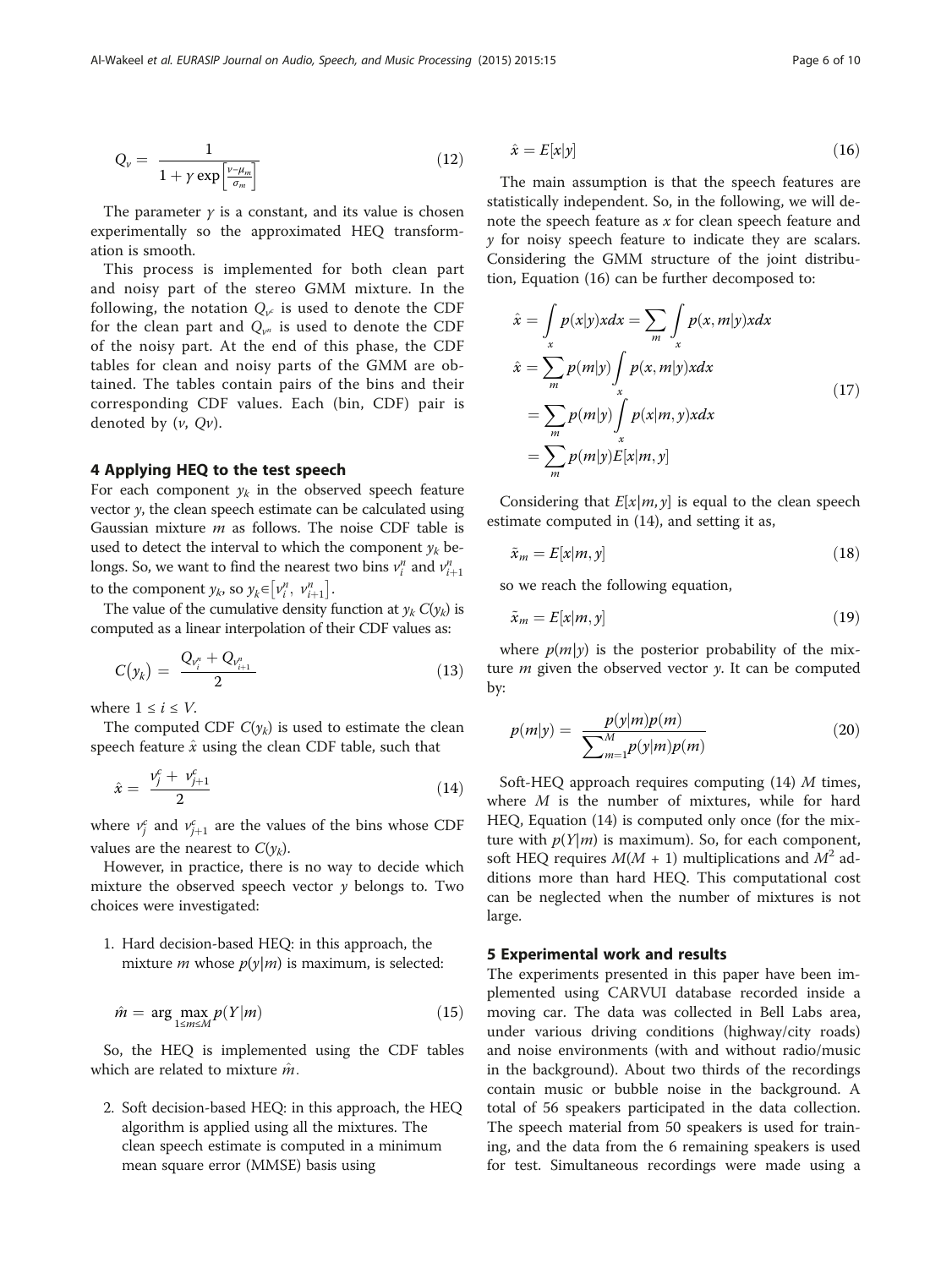close-taking microphone and a 16-channel array of firstorder hypercardiod microphones mounted on the visor. Data from two channels only are used. The first one is the close-talking microphone (CT) channel. The second one is a single channel from the microphone array, referred to as hands-free data (HF) henceforward. The average SNR is about 21 db for the CT channel and 8 db for the HF channel. The experiments were implemented using the part of the database that contains only the digit utterances.

The data are recorded at 24-kHz sampling rate and are down sampled to 8 kHz. They are then windowed with 12.5 ms frame rate and 25 ms frame size. Filter bank analysis is then applied. The filter bank has 26 channels. MFCCs are calculated by applying DCT to log filter bank amplitudes to produce 12 cepstral coefficients. The energy coefficients are also computed and appended to the cepstral vectors. Therefore, each cepstral vector contains 13 coefficients. During recognition, delta and delta-delta coefficients are computed on the fly resulting in vectors of 39 coefficients.

We have implemented speech enhancement using Gaussian mixtures models with sizes 16, 64, and 256 mixtures.

The recognition models for digits are trained using about 6500 training clean speech files collected from the CT microphone and tested using about 800 utterances. For each digit from 0 to 9, there is a hidden Markov model (HMM). The digit 0 has an additional model for the utterance "oh." A 12th model is considered to model silence. Each of these models consists of 6 states. Each state contains 8 mixtures. The clean speech files are also used to build the clean speech Gaussian mixture models that were used in the experiments. Training and recognition is done using HTK [[34\]](#page-9-0).

In the HEQ experiments, constant  $\gamma$  used in the computation of the CDF in (12) takes the value −1.7.

A baseline set of results for this task is given in Table 1.

This table shows the evaluation of the recognition system in the different test/train conditions. In terms of sentence error rate (SER), Clean refers to the CT channel and noisy refers to the HF channel.

The first result shows the SER when clean speech is recognized using systems trained using clean database. The second result shows the result when the recognition system is trained and tested using noisy speech. The

| Table 1 The base line recognition results |  |  |
|-------------------------------------------|--|--|
|-------------------------------------------|--|--|

| <b>SFR</b> |
|------------|
| 12.94      |
| 16.79      |
| 31.72      |
|            |

error rate is low in the two cases. This is because the environment of testing is similar to the environment of training. However, when the system is trained using clean speech and tested using noisy speech the recognition performance degrades severely. This is clear in the third experiment of Table 1 which shows how the system would perform in practical situations when the system is trained using clean speech and tested using observed speech. We can see dramatic degradation in performance due to the noise, 31.72 SER in noisy environment vs. 12.94 SER in clean environment.

Applying compensation techniques to the noisy speech improves the recognition results.

The SPLICE, VTS, and HEQ are applied to the MFCC coefficients before CMN. After applying the compensation, CMN was performed then the delta and delta-delta coefficients were computed.

Table 2 shows the results obtained by applying SPLICE and first-order vector Taylor series (VTS) technique.

We see that the best result obtained with the number of mixtures is 256. In this case, SPLICE represents about 13 % relative improvement to the baseline, and VTS represents about 9 % relative improvement.

The next set of experiments test the performance of the proposed hard and soft HEQ approaches in comparison with THEQ, QHEQ, and PHEQ approaches. Table [3](#page-7-0) shows the results of these experiments.

From results in Table [3,](#page-7-0) we can see that the proposed approach outperformed the other HEQ approaches which did not provide significant improvement compared with the baseline system. Also, we can see the superiority of soft HEQ over the hard HEQ approach which achieved a relative 25.5 % reduction in SER over the baseline using 64 mixtures while the hard decision HEQ achieved only 9 % relative improvement in the SER using 256 mixtures.

The next set of experiments tested the effect of combining soft HEQ with other speech enhancement methods. Table [4](#page-7-0) shows the results of applying SPLICE and VTS speech enhancement methods to the soft HEQ processed noisy speech.

From results shown in Table [4,](#page-7-0) we can see that applying SPLICE and VTS after HEQ achieves better results than the case when the SPLICE and VTS are applied directly on the noisy speech. Applying HEQ to the noisy speech before SPLICE introduces improvement to the performance of SPLICE by about 16 %. And in case of

| <b>Table 2</b> SER after SPLICE and VTS speech enhancement |  |
|------------------------------------------------------------|--|
|------------------------------------------------------------|--|

|                 | 16    | 64    | 256   |
|-----------------|-------|-------|-------|
| <b>SPLICE</b>   | 29.85 | 28.48 | 27.49 |
| VTS-first order | 31.84 | 30.47 | 28.86 |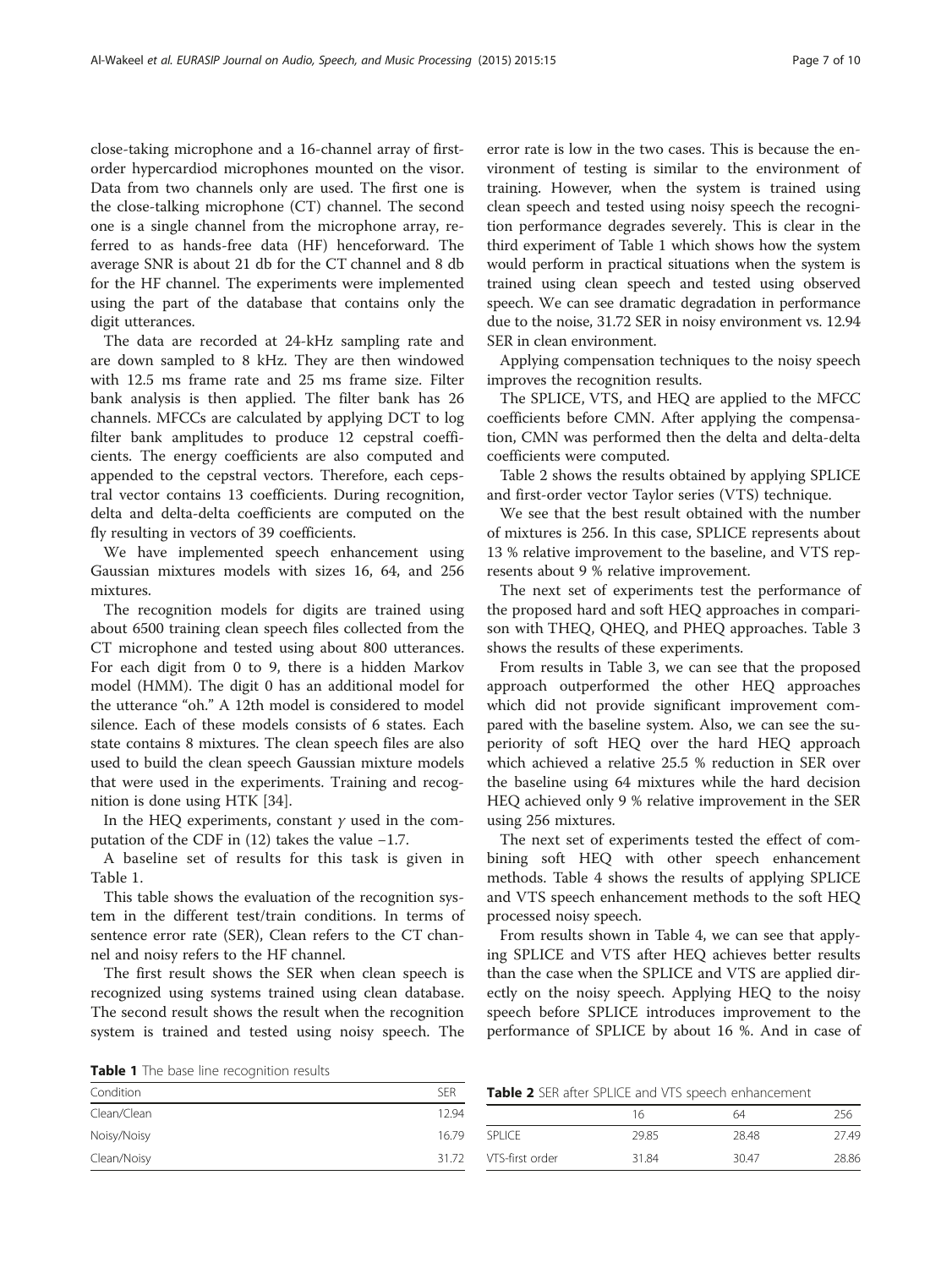|             | 16    | 64    | 256   |
|-------------|-------|-------|-------|
| <b>THEQ</b> | 31.43 |       |       |
| QHEQ        | 31.68 |       |       |
| PHEQ        | 30.39 |       |       |
| Hard HEQ    | 29.85 | 29.85 | 28.86 |
| Soft HEQ    | 26.87 | 23.63 | 24.38 |

<span id="page-7-0"></span>Table 3 SER after histogram equalization

VTS, the improvement was about 13.6 % of the SER obtained by VTS alone.

In the last set of experiments, the soft HEQ was evaluated with the multi style trained (MST) recognition models. This is done in two steps:

- a) Applying soft HEQ to the noisy training data to yield HEQ enhanced speech.
- b) Constructing the training database by merging the clean speech database with the SSM-enhanced speech database. The new database is used to train the recognition models.

The resulted models are used to recognize HEQ processed noisy speech and noisy speech processed by THEQ, QHEQ, PHEQ, soft HEQ followed by VTS, and soft HEQ followed by SPLICE. Table 5 shows the results of these experiments.

The first row of Table 5 shows the SER obtained when the noisy unprocessed speech is recognized using multistyle trained recognition models.

The next three rows show the SER when the noisy speech is processed by THEQ, QHEQ, and PHEQ and then recognized by the multi-style trained HMM model. The last three rows show the SER when the soft HEQ is applied alone and with SPLICE and VTS speech enhancement methods.

THEQ, QHEQ, and PHEQ approaches achieve only 13.55, 13.46, and 15.5 % (respectively) improvements in the SER relative to the baseline. However, in case of 64 mixtures, the improvement in the SER achieved in case of MST when the noisy speech is processed by only soft HEQ was about 50 % relative to the baseline. When the noisy speech is processed by HEQ then by SPLICE the improvement was 48.6 % in case of 64 mixtures and this percentage is decreased when the number of mixtures increased to 256. When the noisy speech is processed by HEQ then by VTS, the improvement was about 39 %.

Table 4 SER SPLICE and VTS compensation applied on soft histogram equalized speech

|                 | 16    | 64    | 256   |
|-----------------|-------|-------|-------|
| SPLICE.         | 23.88 | 23.88 | 23.89 |
| VTS-first order | 29.44 | 26.34 | 2711  |

Table 5 SER after HEQ evaluated by multi-style trained recognition models

|                      | 16    | 64    | 256   |
|----------------------|-------|-------|-------|
| Noisy unprocessed    | 27.49 |       |       |
| THEQ                 | 27.42 |       |       |
| QHEQ                 | 27.45 |       |       |
| PHEQ                 | 26.88 |       |       |
| Soft HEQ             | 16.42 | 15.8  | 17.41 |
| Soft HEQ then VTS    | 20.27 | 19.47 | 19.4  |
| Soft HEQ then SPLICE | 16.29 | 16.29 | 25.88 |

The results of the experiments also show that the improvement achieved when the soft HEQ is implemented alone is better than the case when it is combined with SPLICE and VTS which provide a computationally an effective noise reduction approach.

## 6 Conclusions

In this paper, we proposed a speech enhancement-method based on HEQ. HEQ attempts to eliminate the nonlinear distortions of noise by transforming the PDF of the original noisy feature into its reference training PDF to improve the recognition performance. In this work, we used stereo speech recordings to build stereo GMM to model the joint probability of clean and noisy speech. The stereo GMM is used to compute the CDF tables using the sigmoid function. Two approaches to implement the HEQ method were investigated. The first is hard decision HEQ and the second is soft decision HEQ. The experimental work shows that soft decision HEQ notably achieves better speech recognition results than hard decision HEQ. Both soft HEQ and hard HEQ provided better performance than the other HEQ approaches such as THEQ, QHEQ, and PHEQ using clean speech trained and multistyle trained recognition models.

Also, the HEQ approach achieves better performance than SPLICE and VTS methods and applying HEQ to the noisy speech before SPLICE and VTS speech enhancement methods improves the performance of such enhancement methods but did not achieve better results than the results of applying HEQ alone.

The best recognition results are obtained when using number of mixtures in the GMM equal to 16. When used larger number of mixtures, the percentage of achieved performance improvement decreases. May using larger training data set provide better performance for larger number of mixtures?

Finally, more improvements to the recognition performance of ASR are obtained when the HEQ is used to enhance a set of noisy speech and incorporating this new speech data to the training speech corpus in a multi style training framework.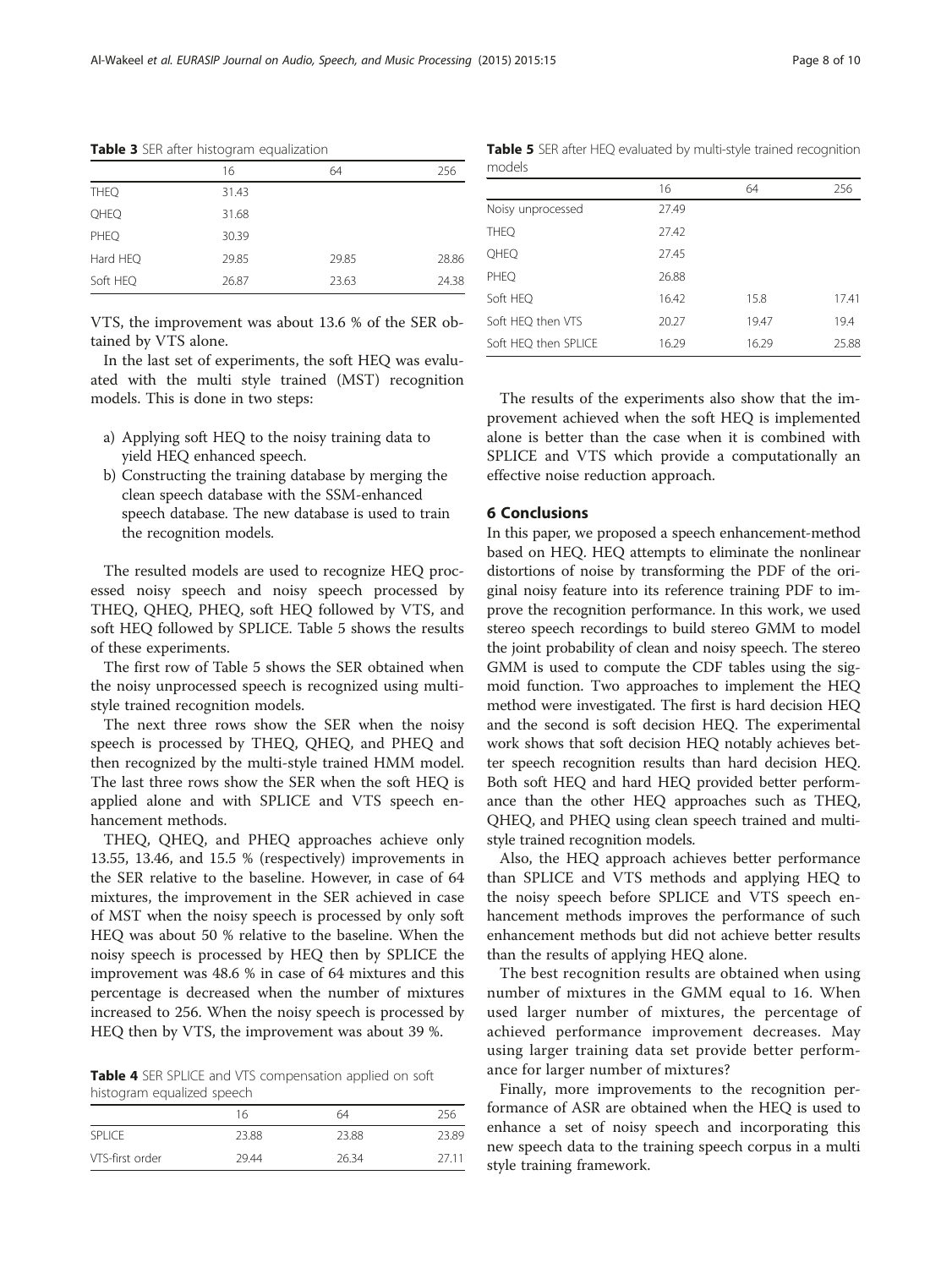<span id="page-8-0"></span>It is obvious that histogram normalization is computationally attractive as it does not require a process of noise estimation before applying the enhancement approach such as VTS. It also does not need the computation of correction vectors like SPLICE. In addition, since HEQ is implemented in a component-by-component manner, it does not require matrix operations in its implementation which is very time consuming. One additional advantage of HEQ is that it can be easily incorporated with most feature representations and other enhancement techniques without the need of any prior knowledge about the actual distortions caused by various kinds of noises.

On the other hand, HEQ has some limitations. The proposed HEQ approach makes use of large CDF tables which must be available during the testing of the recognition systems. This requires a large storage space.

Another limitation is that the HEQ operates in a component-by-component basis as it assumes that the MFCC features are independent. However, this assumption is used only for the simplicity and ease of implementation and in fact the MFCC features are correlated. Hence, there is a need to find a way to consider the correlation between the speech features in HEQ.

In this work, we have used sigmoid function to estimate CDF. Other methods of computing CDF can be developed and tested with HEQ approach.

Recently, deep neural network (DNN) [[35](#page-9-0), [36](#page-9-0)] has provided superior performance than GMM for speech recognition systems. So we suggest for future work to implement the proposed approach using DNN-HMM instead of GMM-HMM.

We also suggest for future work to estimate the clean speech using a maximum a posteriori (MAP) approach which has shown to outperform the MMSE approach.

#### Competing interests

The authors declare that they have no competing interests.

#### Author details

<sup>1</sup>Sadat Academy for management Science and Information Systems, Cairo, Egypt. <sup>2</sup>Faculty of Computers and Information, Information Technology Department, Cairo University, Cairo, Egypt.

#### Received: 30 August 2014 Accepted: 15 May 2015 Published online: 09 June 2015

#### References

- 1. A de la Torre, AM Peinado, JC Segura, JL Perez-Cordoba, MC Benitez, AJ Rubio, Histogram equalization of speech representation for robust speech recognition. IEEE Trans. Speech Audio Process. 13(3), 355–366 (2005)
- 2. J Li, L Deng, Y Gong, R Haeb-Umbach, An overview of noise-robust automatic speech recognition. T- IEEE T-ASLP 22(4), 745–777 (2014)
- 3. F Hilger, H Ney, Quantile based histogram equalization for noise robust large vocabulary speech recognition. IEEE T-ASLP 13(3), 845–854 (2006)
- 4. H Hermansky, BA Hanson, H Wakita, Perceptually based linear predictive analysis of speech, in Proc. ICASSP, vol. Ith edn., 1985, pp. 509-512
- 5. H Hermansky, Perceptual linear predictive (PLP) analysis of speech. JASA 87(4), 1738–1752 (1990)
- 6. DS Kim, SY Lee, RM Kil, Auditory processing of speech signals for robust speech recognition in real-world noisy environments. IEEE T-SAP 7(1), 55–69 (1999)
- 7. AMA Ali, JV der Spiegel, P Mueller, Robust auditory based speech processing using the average localized synchrony detection. IEEE T-SAP 10(5), 279–292 (2002)
- 8. UH Yapanel, JHL Hansen, A new perceptually motivated MVDR-based acoustic front-end (PMVDR) for robust automatic speech recognition. Speech Commun. 50(2), 142–152 (2008)
- 9. CK On, PM Pandiyan, Mel-frequency cepstral coefficient analysis in speech recognition, in Computing & Informatics 2006, ICOCI'06, no. 2, 2006, pp. 2–6
- 10. F Liu, RM Stern, XH Huang, A Acero, Efficient Cepstral Normalization for Robust speech Recognition, in Proc. of ARPA Workshop on Human Language Technology, 1993, pp. 69–74
- 11. O Viikki, D Bye, K Laurila, A recursive feature vector normalization approach for robust speech recognition in noise, in Proc. ICASSP, 1998, pp. 733–736
- 12. SF Boll, Suppression of acoustic noise in speech using spectral subtraction. IEEE T-ASSP 27(2), 113–120 (1979)
- 13. PJ Moreno, Speech recognition in noisy environments, PhD thesis (Carnegie Mellon University, Pittsburgh, Pensilvania, 1996)
- 14. J Droppo, L Deng, A Acero, Evaluation of the SPLICE Algorithm on the AURORA 2 Database (Proc. Eurospeech, Denmark, 2001), pp. 217–220
- 15. Q Huo, D Zhu, A maximum likelihood training approach to irrelevant variability compensation based on piecewise linear transformations, in Proc. Interspeech'06, Pittsburgh, Pennsylvania, 2006, pp. 1129–1132
- 16. M Afify, X Cui, Y Gao, Stereo-based stochastic mapping for robust speech recognition, in Audio, Speech, and Language Processing, IEEE Transactions on, vol. 17, no. 7, 2009, pp. 1325–1334
- 17. HY Jung, BO Kang, B Kangj, Y Lee, Model adaptation using discriminative noise adaptive training approach for new environments. ETRI J. 30(6), 865–867 (2008)
- 18. X Wang, D O'Shaughnessy, Environmental independent ASR model adaptation/compensation by Bayesian parametric representation. IEEE Trans. Audio Speech Lang. Proc. 15(4), 1204–1217 (2007)
- 19. J Wu, Q Huo, Supervised adaptation of MCE-trained CDHMMs using minimum classification error linear regression, in Proc. ICASSP, vol. Ith edn., 2002, pp. 605–608
- 20. X He, W Chou, Minimum classification error linear regression for acoustic model adaptation of continuous density HMMs, in Proc. ICASSP, Ith edn., 2003, pp. 556–559
- 21. F Mihelič, J Zbert, Histogram equalization for robust speech recognition, in Speech Recognition, Technologies and Applications (I-Tech, Vienna, Austria, 2008), p. 550. ISBN 978-953-7619-29-9
- 22. L Buera, E Lleida, A Miguel, A Ortega, O Saz, Cepstral vector normalization based on stereo data for robust speech recognition, in Audio, Speech, and Language Proc., IEEE Transactions on, vol. 15, no. 3, 2007, pp. 1098–1113
- 23. Y Suh, SB Kwon, H Kim, Feature compensation with class-based histogram equalization for robust speech recognition. Paper presented at the 9th WESPAC 2006 conference, Korea, 26–28 June 2006
- 24. Y Suh, H Kim, Class-based histogram equalization for robust speech recognition. ETRI J. 28, 502–505 (2006)
- 25. S Molau, M Pitz, H Ney, Histogram-Based Normalization in the Acoustic feature space (Proc ASRU, Trento, Italy, 2001), pp. 21–24
- 26. Y Suh, H Kim, Environmental model adaptation based on histogram equalization. Signal Process. Lett. IEEE 16(4), 264–267 (2009)
- 27. X Xiao, J Li, E Chng, H Li, Maximum likelihood adaptation of histogram equalization with constraint for robust speech recognition. Paper presented at the 2011 ICASSP, Prague, 22–27 May 2011
- 28. S Dharanipragada, M Padmanabhan, A nonlinear unsupervised adaptation technique for speech recognition. Paper presented at the 6th proceedings of the international conference on spoken language processing (ICSLP 2000), Beijing, China, 2000
- 29. S-H Lin et al., A comparative study of histogram equalization (HEQ) for robust speech recognition. Comput. Linguist. Chin. Lang. Proc. 12(2), 217–238 (2007)
- 30. F Hilger, H Ney, Quantile based histogram equalization for noise robust speech recognition (Proc EUROSPEECH, Aalborg, Denmark, 2001), pp. 1135–1138
- 31. L Buera, E Lleida, A Miguel, A Ortega, Multi-environment models based linear normalization for robust speech recognition, in SPECOM '2004: 9th Conference Speech and Computer St. Petersburg, Russia, 2004, pp. 20–22